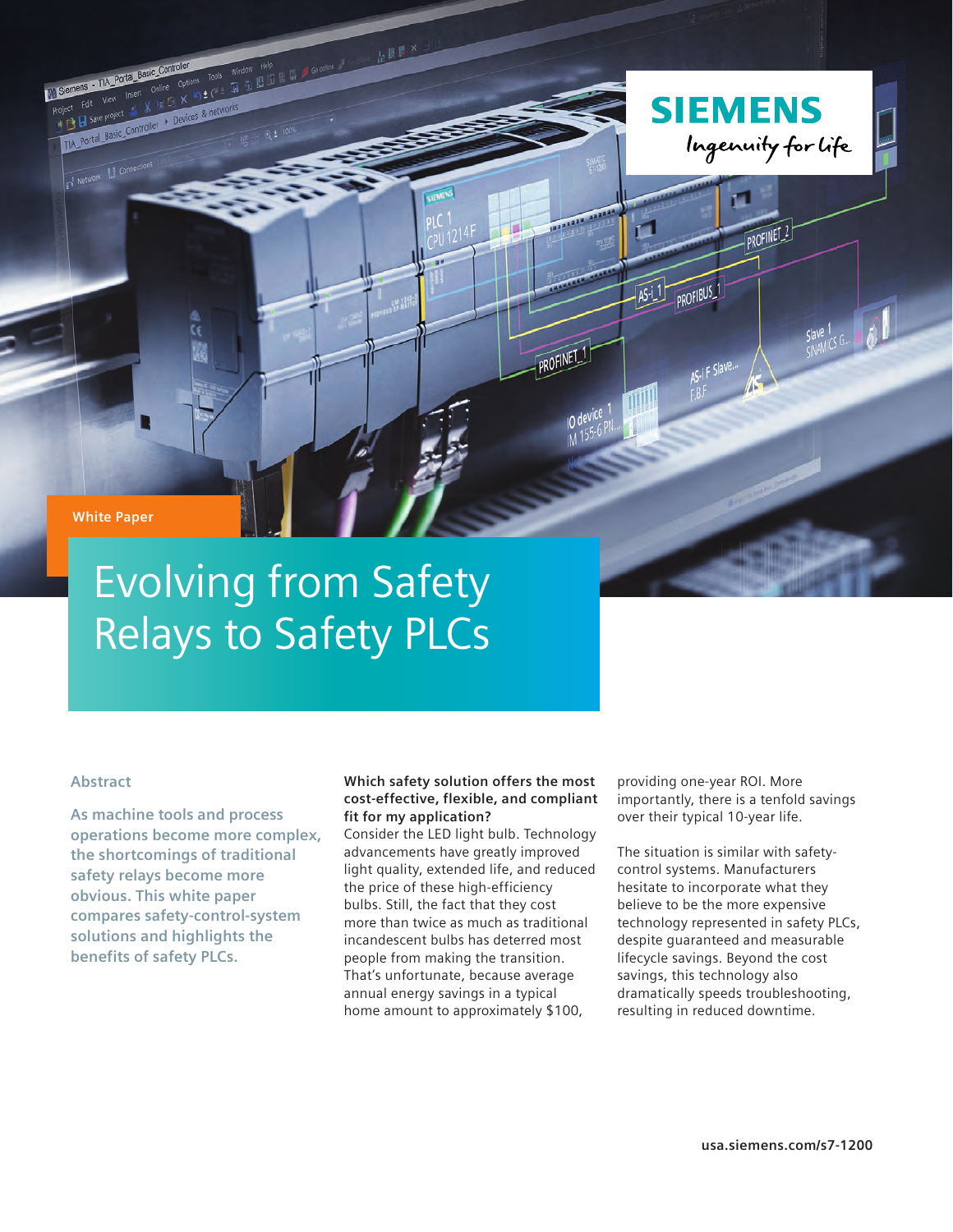As safety-control systems become more common in machine/ industrial environments and as the automation tasks get more complicated, more solutions are becoming available. Choosing the right one is crucial. This white paper provides insights into the safety-control systems available today which support design engineers in simplifying their device selection and ensuring compliant, cost-effective, efficient safety solutions.

# **Traditional safety-control solutions**

#### **Safety Relays**

These devices have been used to control plants and machinery since the early days of industrial control technology, and continue to be widely used today. In the event of a hazardous situation, the actuator is simply isolated from the energy supply. Simplicity is their strongpoint.

Long-time car mechanics fondly speak of the days when engines were so simple that much routine maintenance could be performed with only a simple set of tools. Plant maintenance team members also appreciate the straightforward simplicity of safety relays and contactors.

Not surprisingly, simplicity is also their primary shortcoming. To return to the car analogy, those earlier engines truly were easier to work on, but they required far more work to keep them running well. They also lacked many performance and reliability benefits that are now standard in every new car or truck. In the same way, relays don't always have the flexibility to meet all requirements of the modern factory.

The nature of how safety-relay-based systems are wired means modifications to the system are challenging, requiring significant engineering and wiring time.

There are far more motors, switches, and other control devices that must be accommodated. Each device may require a safety relay that must be individually hardwired, creating serious troubleshooting issues as technicians attempt to identify and repair faults or issues armed only with their multimeters.

One more similarity with older cars is there were a number of mechanical parts – spark plugs, rotors, belts, and others – that were the victim of routine wear and required maintenance at relatively short intervals. Safety relays, also suffer from mechanical wear, requiring frequent maintenance and increased downtime due to faults.

The nature of how safety-relay-based systems are wired means modifications to the system are challenging, requiring significant engineering and wiring time. An electrical enclosure that began as a well-organized cabinet of controls and cabling will often, within a few years, become a confusing tangle of crisscrossed, point-to-point patterns ofjumpers and rewires. Future changes become increasingly difficult and problems increasingly more challenging to resolve.

It's also important to note these types of protection systems can simply be bypassed in the event of a malfunction, disabling the protective function.



#### **Safety relays (Single function)**

Single-function safety relays ensure proper working of the safety function, keeping both people and equipment well protected. They interface between the control and the actuating device. For instance, an e-stop button (the control device) is detected, evaluated and, through the safety-relay contacts, opens a relay coil (actuating device.

When you look only at the cost of safety relays, they can be a low-cost solution in limited applications, typically controlling three or fewer safety functions/devices. They are simple to operate and have a clear, predefined structure with fixed functionality. Safety relays can achieve up to PL e as per ISO 13849-1 or SIL 3 as per IEC 61508.

Typical applications for safety relays include:

- Stopping movement in a controlled and safe manner
- Monitoring the position of movable guards
- Interrupting a closing movement during access
- Providing an emergency off/stop

However, as the safety systems become more complex, the shortcomings a safety-relay solution add up, including:

- Complex wiring, with direct hardware connections between each device
- Difficult, and therefore time consuming, troubleshooting ‒ because faults must be manually traced through sometimes complex-wiring layouts
- A logistical nightmare with significant engineering for system modifications or upgrades
- Tedious functionality changes because of each relay's defined purpose or function
- Inability to operate in mixed modes (safety and standard)
- Exponential growth of required number of safety relays if zone control, muting, or additional safety functionality is required.

A White Paper issued by: Siemens.

<sup>©</sup> Siemens Industry, Inc. 2018.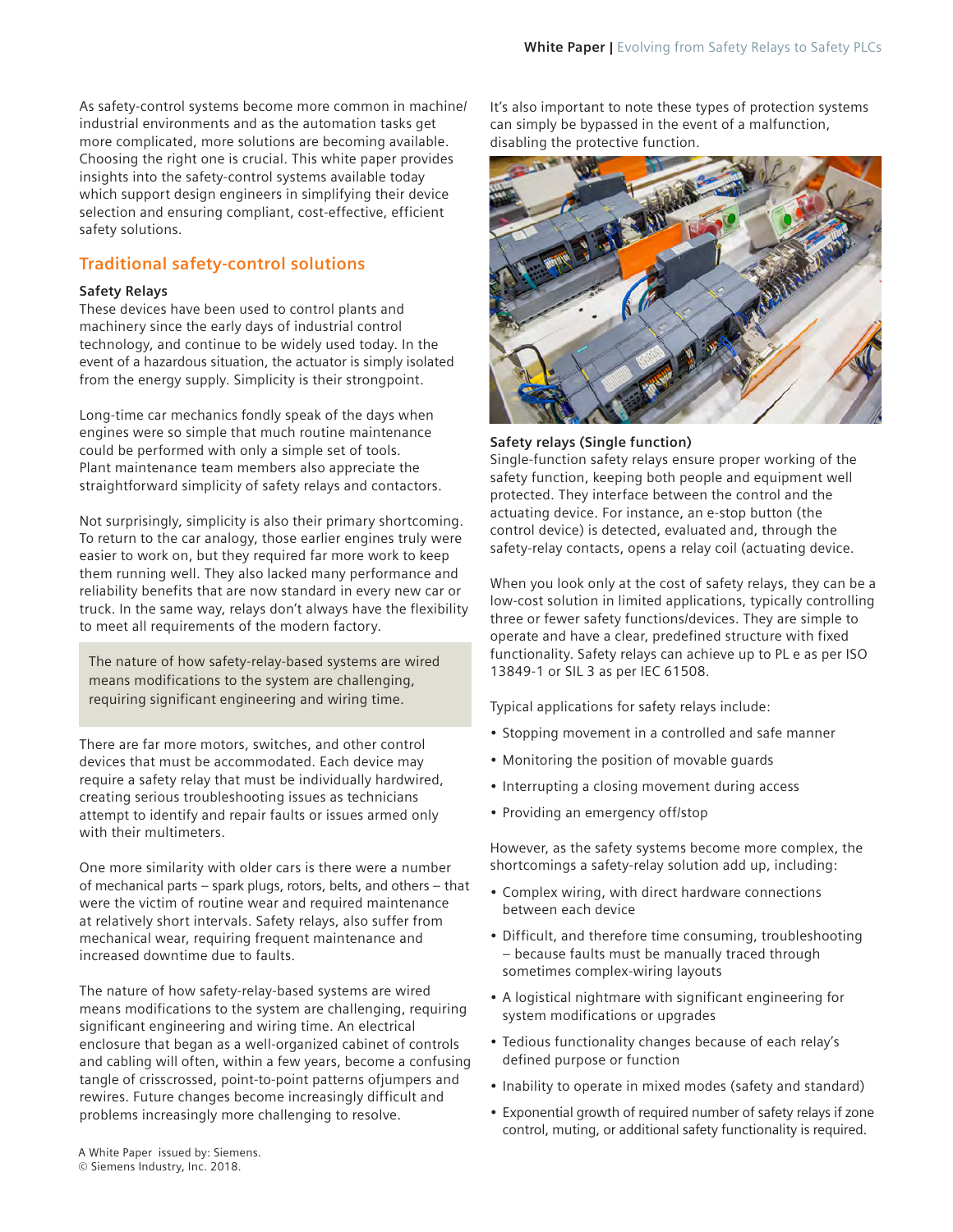

Despite their limitations, safety relays are widely used, are commonly built into new equipment, and could be the right choice in simple applications. This would be based on the risk assessment for the machine or application. The relays are typically connected to a standard PLC to control the safety application. It's worth noting that the need for a safety relay is eliminated entirely when safety PLCs, discussed later in this paper, are used instead of safety relays.

When you look only at the cost of safety relays, they can be a low-cost solution in limited applications. They are simple to operate and have a clear, predefined structure with fixed functionality.

## **Safety relays (multi-function)**

This solution represents a configurable device with a few more inputs and outputs. As a rule of thumb, a programmable safety relay can control between two or three safety functions, representing an incremental flexibility improvement over a single-function safety relay. Additionally, they have a smaller footprint that enables more-compact control panels or cabinets and will reduce and simplify wiring. That simplicity, though, is dependent on the safety functionality required. If zoning or muting is required, based on the application risk assessment, the simplicity benefit greatly diminishes.

Multi-function safety relays are available in several styles and configurations, including but not limited to dual-channel monitoring with or without time delay, two-hand control, light-curtain monitoring, speed monitoring, motor-standstill monitoring, and relay extension to increase the number of output contacts.

Such relays offer many input and output (I/O) configurations. A simple base unit can handle a variety of inputs, and expandable input and output modules can be added as needed. Some multi-function safety relays can be programmed, providing some flexibility. Most, however, require no software for configuration or operation. That makes typical setup and maintenance very straightforward and simple but offers no flexibility.

Multi-function safety relays are often a choice when singlefunction relays can't meet the safety functionality required for the application, as per the risk assessment. Other situations include systems with more-complex requirements than single-function relays can handle but that are too limited for applications such as machine tools or robots with many I/O points or a high number of safety-related tasks.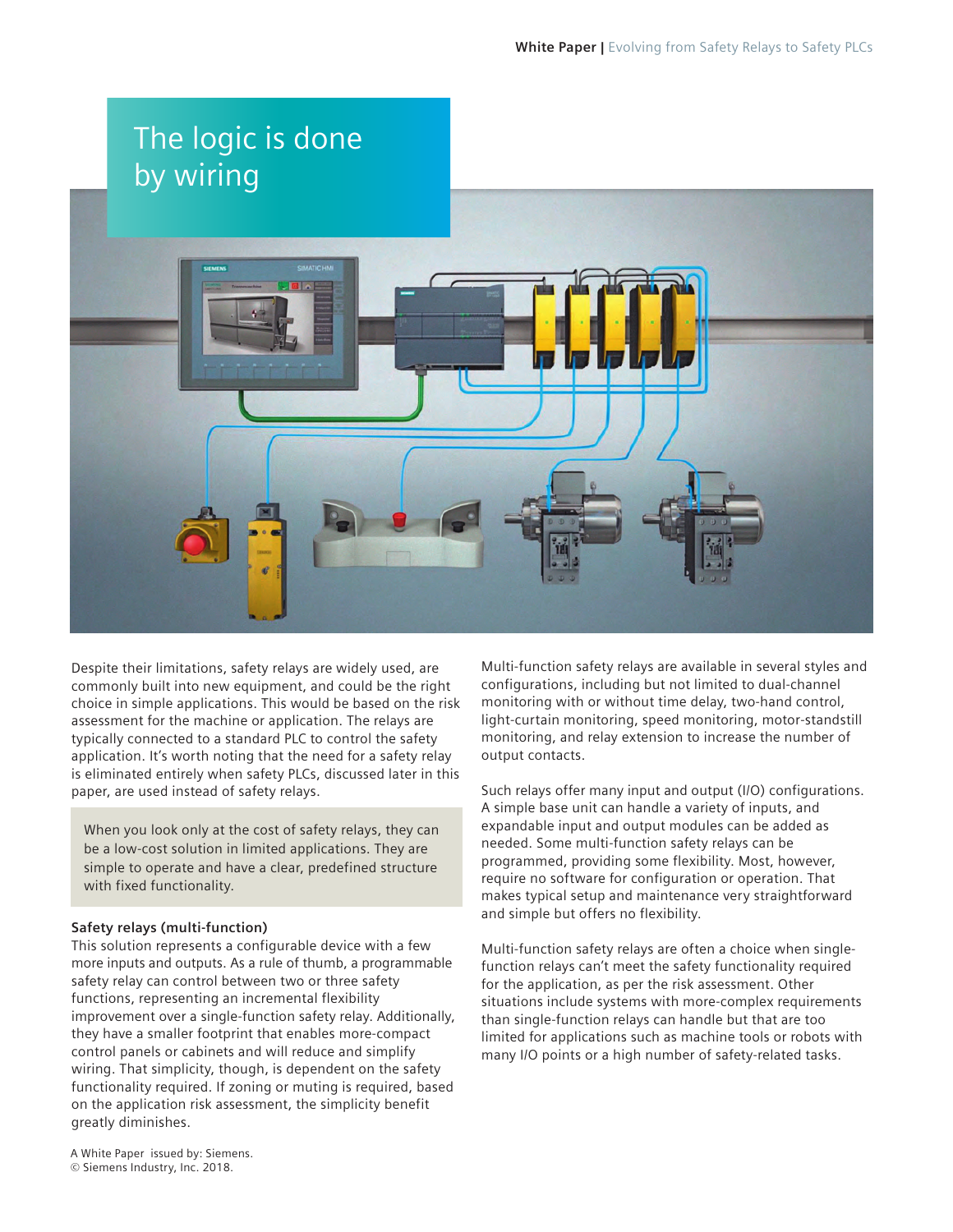Multi-function safety relays are a good choice for common applications with up to three safety functions such as emergency stop, safety door, or light-curtain monitoring using just one device.

However, multi-function safety relays still share some of its most significant shortcomings with the single-function safety relay. That includes:

- Cost and complexity of hard-wiring control devices
- Time-consuming processes to troubleshoot faults
- Difficulty in expanding or modifying the control system
- Limited safety logic due to predefined safety-relay functionality could disrupt an entire production line

# **Today's safety PLCs**

As machine tools, automation systems, and process facilities have grown increasingly complex, so have the demands on safety-control systems. Compared to the past, there is often a need today to monitor a much larger number of I/O points, including those performing safety-related functions.

The safety PLC, sometimes also called a safety controller or fail-safe PLC, is the most capable and cost-efficient device in many of these applications, particularly today's more complex control and safety systems. These PLCs meet the required safety standards, able to achieve up to PL e as per ISO 13849-1 or SIL 3 as per IEC 61508.

Safety PLCs are available that offer a distinct advantage in comparison to safety relays; they provide both standard and safety functionality in a single controller. The fact that both standard and safety-related programs can be executed via a single controller simplifies the system, decreases design time, and considerably reduces the panel size.

- Changes can be easily done via programming
- TÜV-certified, safety-function libraries are available, significantly reducing the design time and increasing flexibility
- PLCs meet the required safety standards, able to achieve up to PL e as per ISO 13849-1 or SIL 3 as per IEC 61508.

Using safe ladder logic as one means of safety programming, safety-functionality changes can be easily done via programming rather than device replacement and related rewiring. Modifying an application is as easy as entering the safety password for access to the safety program, updating the program, and then loading the updated program into the safety controller. OEMs can create custom safety libraries for safety functionalities that are commonly used in their solutions. These programs can be password-protected to prevent users from circumventing safety functionality. That ensures the integrity of the safety systems and the personal safety of the operators. TÜV-certified, safety-function libraries are available, significantly reducing the design time and increasing flexibility.

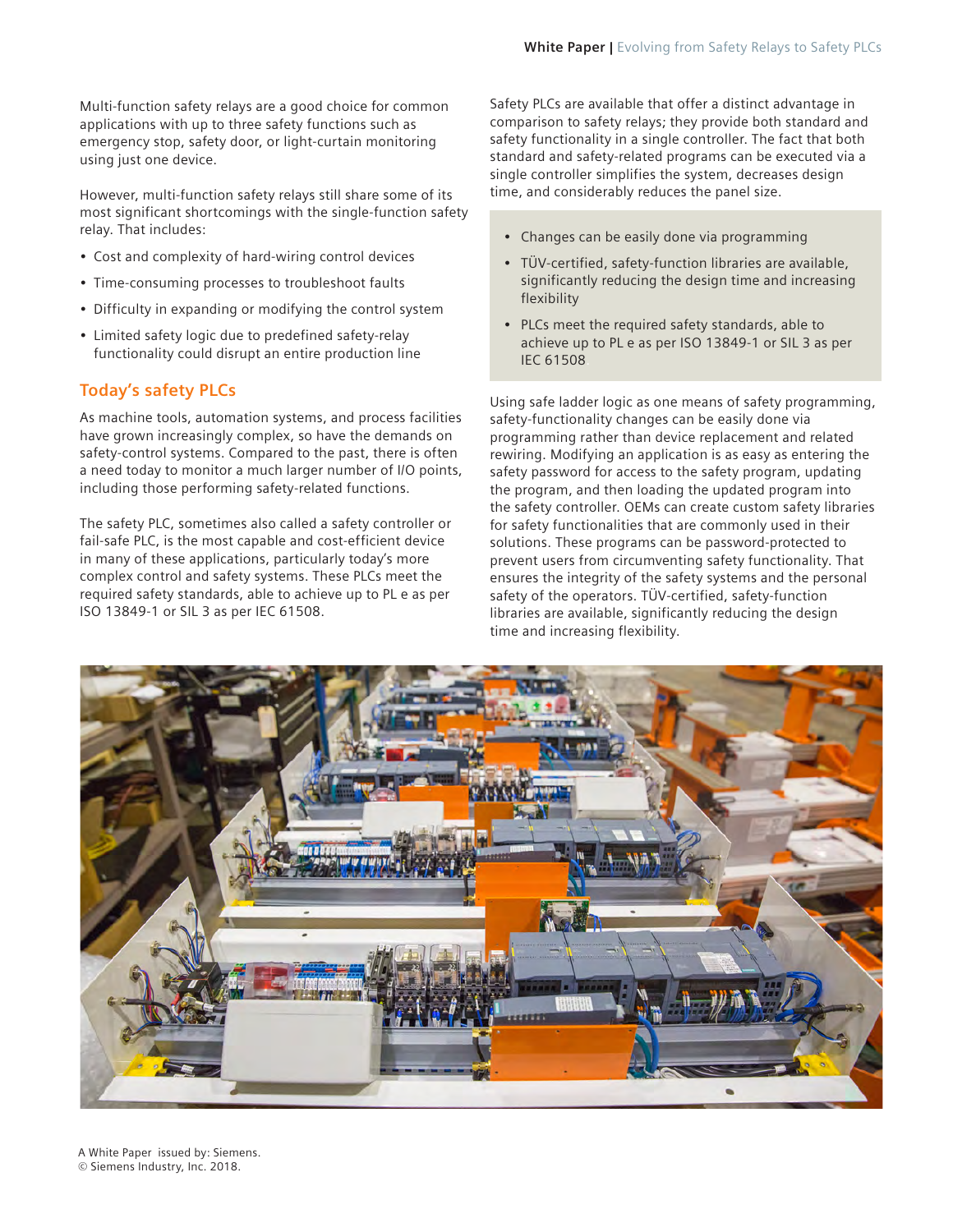Safety PLCs from some suppliers, including Siemens, also provide scalability, due to the ability to easily add PLCs to a system when upgrading to a larger-capacity device. The existing program is easily transferable to the new safety PLC(s) where it can be modified as necessary for the expanded application.

The embedded diagnostics provide instant identification of faults in the safety and standard circuits. Technicians can rely on the indicator lights or information provided via the HMI or web server to immediately be directed to the location of the fault, enabling fast repair and rapid return to production.

# **Make an informed decision regarding the right safety solution**

The cost and productivity advantage in many, and probably most, applications of safety PLCs over older technology is clear and measurable. OEMs and panel builders should consider a number of factors when exploring the potential benefits in their applications.

One of the first things to consider is the number of I/O points required. In applications with more than three safety functions, the safety PLC is almost always the right choice. This number might be smaller or larger depending on the application but remains a good rule of thumb. The simple economy of a single, multi-function device rather than a device for each I/O makes the PLC a clear choice in these applications.

While less quantifiable, there are several other device traits supporting a transition to safety PLCs.



# **Guideline 1: Design freedom**

Panel builders and OEMs facing pressures to bring products to market more quickly, or to deliver products to customers within a tight time frame, can benefit from shortened systemdesign times. Product engineers are less constrained by selection of parameters because of the flexibility of the safety PLC. This technology offers numerous possibilities to meet safety-functionality requirements across a multitude of applications. Rather than sizing components based on specific parameters, they can specify that a safety PLC be able to operate within a wide range of application parameters.

End-users also benefit greatly from this advantage of flexibility when modifying or expanding their existing system, or when combining multiple machines.

When designing your safety system you should consider:

- Number of safety functions
- System-design time
- Potential for system modification/expansion
- Downtime tolerance
- Overall cost: initial and ongoing

# **Guideline 2: Downtime tolerance**

Operators of some production or process operations can tolerate downtime better than others. Taking a machine off line for several hours to troubleshoot or modify the control system in these applications doesn't present a critical issue.

In most cases, though, downtime must be avoided at all costs. In these situations, the built-in, advanced diagnostics provided by safety PLCs can be incredibly valuable. Maintenance personnel and operators are instantly guided to the exact location of the fault, enabling rapid restoration and return to productive operations. And the programmability enables much shorter downtimes for system maintenance or modification.

## **Guideline 3: System modification/expansion**

Some safety-control systems are relatively static. Once designed and installed, it's highly unlikely they will be touched aside from routine maintenance. Other systems, though, are likely to be modified or expanded to incorporate process changes or increased production demands. In these more-dynamic applications, the ability to modify functionality solely via reprogramming the device software makes the case for safety PLCs very strong.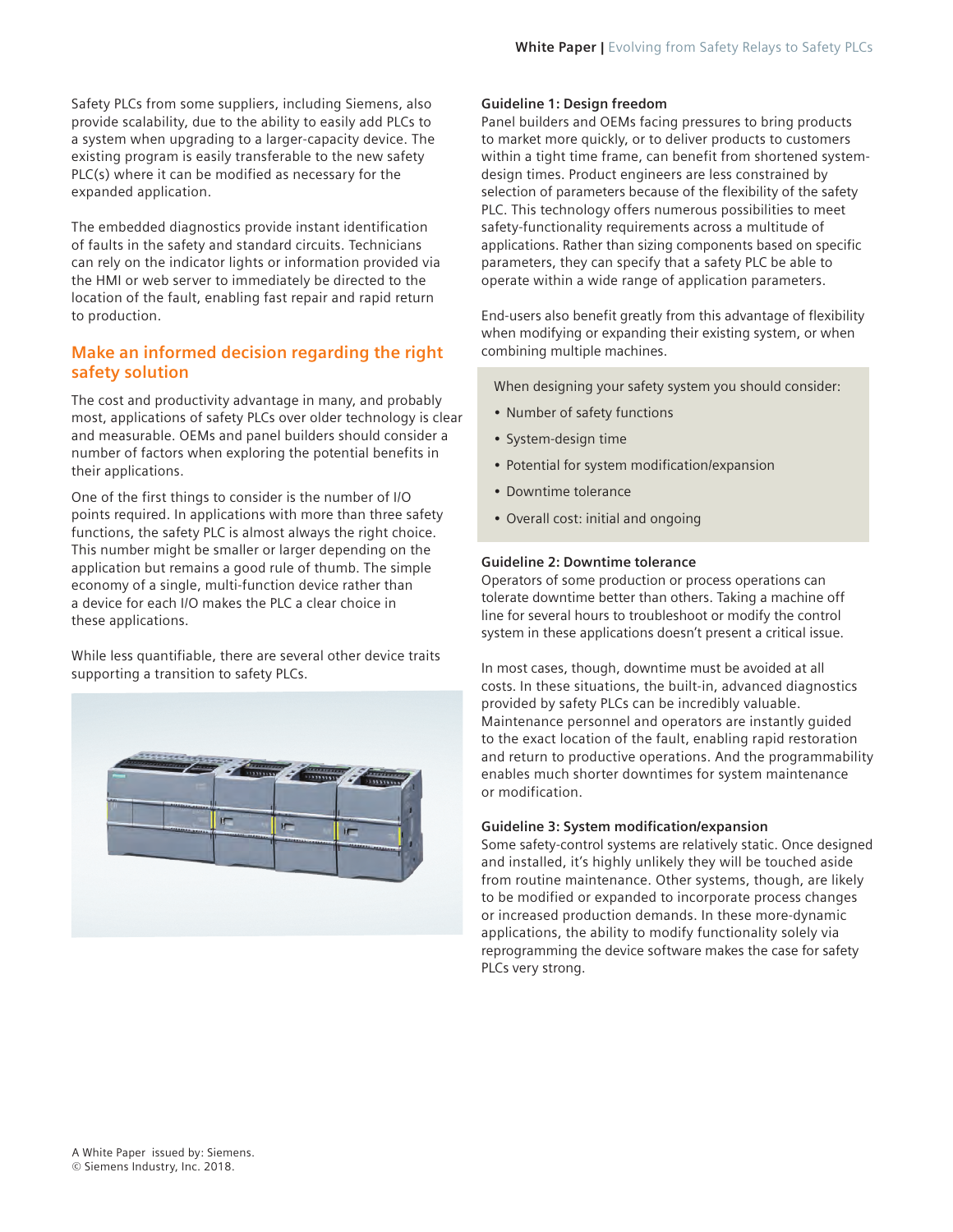

Fori Automation Inc., a specialist in automatic conveying and handling systems, relied on this flexibility while modernizing the assembly line of a large U.S. automobile plant with rail guided carts (RGCs). Each individual RGC has a safety bumper, an emergency stop switch, and optional safety scanners.

"While each safety switching device has a specific function, the parameters can change frequently," says Dean Colwell, controls engineering manager for assembly and welding systems at Fori Automation. "That's something that wouldn't be feasible with conventional hard-wired safety systems. And the installation process is also much more economical, as it reduces the time and labor required by 25 percent."

The system is protected against unauthorized modifications to the code or process values both in the PLC and in TIA portal.

## **Cost considerations**

When comparing technologies, cost is always a consideration. The ability of a safety PLC to perform the task of multiple, single-function safety relays creates a straightforward costbenefit analysis. In a basic application incorporating two to three safety relays with the standard PLC, the cost of the safety PLC can be initially about 30 percent less. Additional savings are realized over time because of the increased flexibility and simplicity of the safety PLC. As the number of I/ Os increase, both the initial and on-going savings multiply.

BWI Group, a global supplier to automotive, motorcycle, and specialty-vehicle industries, is pleased with the cost savings on their safety PLC deployment. According to BWI Group

controls engineering supervisor Bill Taylor, "the hardware, including basic and advanced safety controllers, was as much as 40 percent less expensive than our other supplier, and software was less than half the cost."

## **The case for safety PLCs**

Many OEMs, panel builders, and end users continue to appropriately use older safety-relay technology because it provides all the needed functions in a simple, affordable, and proven device. It's likely that many more safety-relay users, however, continue to use this technology simply because they are comfortable with it or are unaware of the reliability and cost benefits of safety PLCs.

In applications where more than three safety functions are required, the safety PLC almost always represents a smarter choice. The ability to rely on a single controller that combines control and safety functions, can be part of a standard or fail-safe network. Safety PLCs can replace multiple separate relays performing various functions, which reduces component costs. Built-in diagnostic tools reduce the time required to troubleshoot, repair, modify, or upgrade safety PLC-based systems, providing additional ongoing savings and benefits. And safety PLCs can enable wireless-device communications.

OEMs and panel builders interested in providing their customers with more-flexible, lower-cost products would benefit by including safety PLCs in their automation solutions.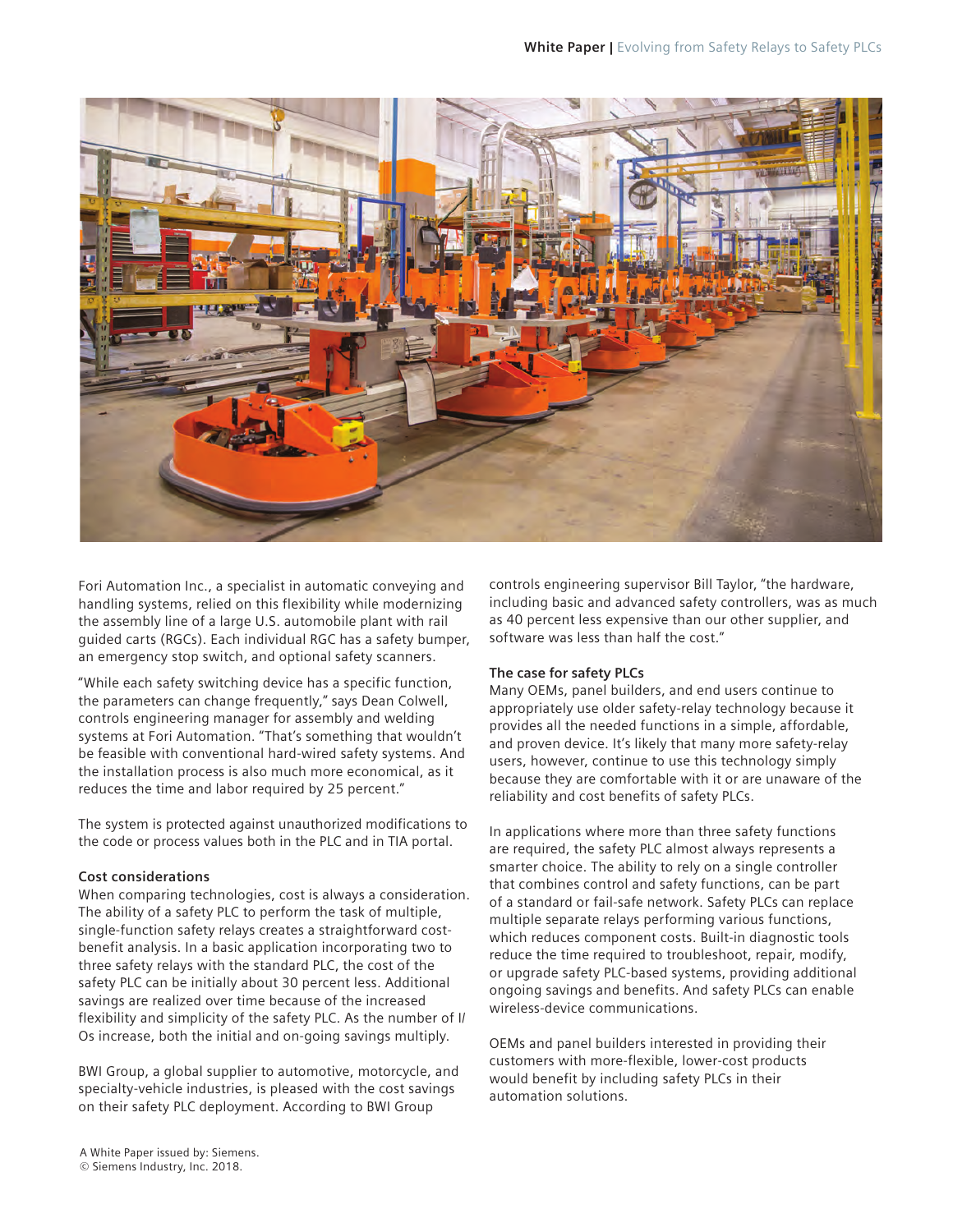